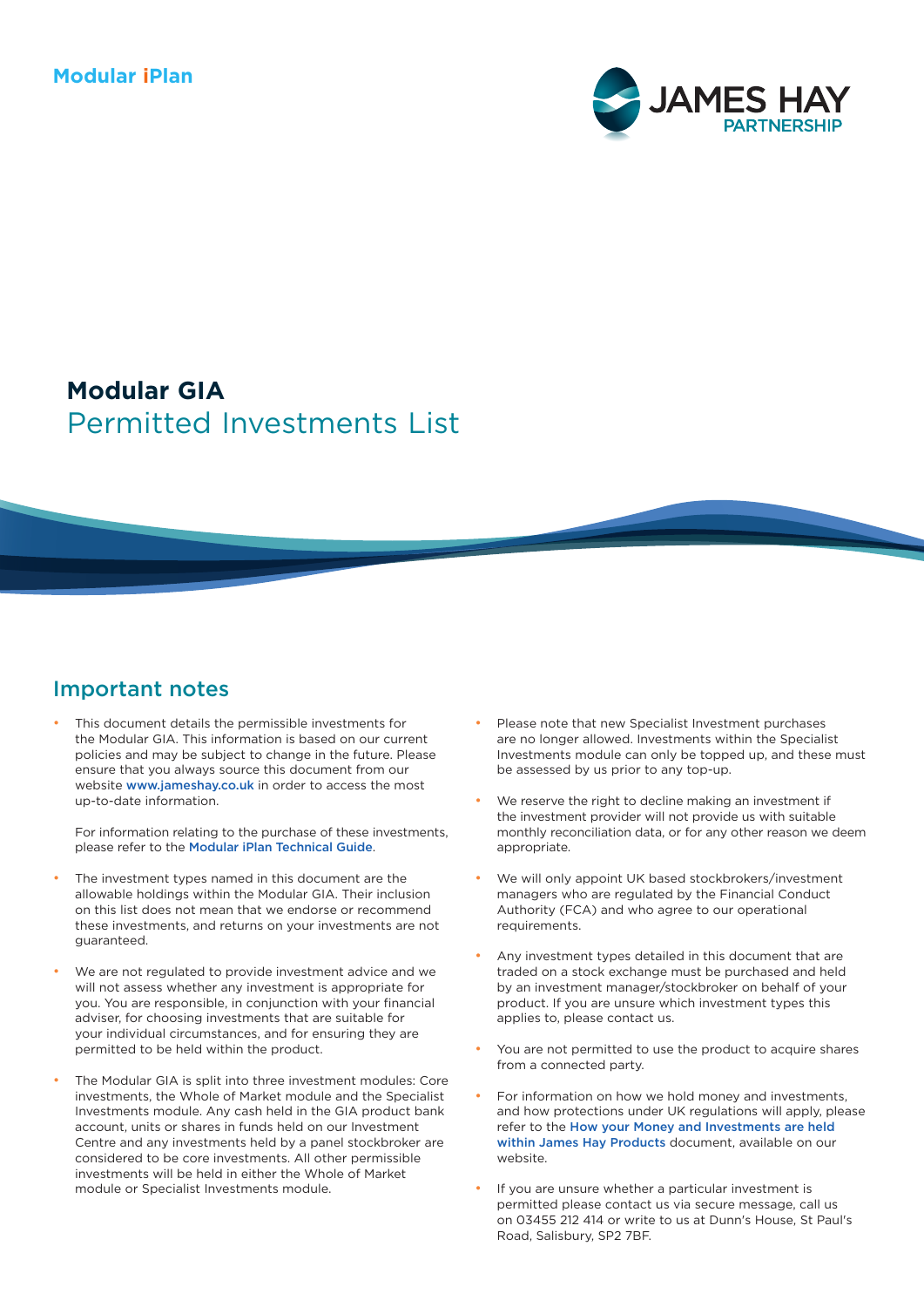## Permitted investments

| Unit trusts and OEICs held<br>in the Investment Centre | The Investment Centre range of funds for the Modular GIA are a mixture of authorised unit trusts<br>and Open Ended Investment Companies (OEICs), which qualify as Collective Investment Schemes.                                                                                                                                                                                                                                                                                        |
|--------------------------------------------------------|-----------------------------------------------------------------------------------------------------------------------------------------------------------------------------------------------------------------------------------------------------------------------------------------------------------------------------------------------------------------------------------------------------------------------------------------------------------------------------------------|
|                                                        | Stocks and shares can be purchased and held with a stockbroker from our panel, including<br>those traded on the London Stock Exchange, Alternative Investment Market (AIM), an HMRC<br>recognised stock exchange or FCA recognised investment exchange.                                                                                                                                                                                                                                 |
| Investments traded via a<br>panel stockbroker          | This covers most transferable securities, including investment trusts, Closed Ended Investment<br>Funds, UK REITs (Real Estate Investment Trusts), government securities, debenture and loan<br>stocks, depositary interests and depositary receipts, shares in companies (equities), fixed<br>interest securities issued by government or other bodies, warrants (for equities), Permanent<br>Interest Bearing Shares (PIBS), convertible securities and Exchange Traded Funds (ETFs). |

| <b>Whole of Market module</b>                                                                                                          |                                                                                                                                                                                                                                                                                                                                                                                                                                                                                                                                                                                                                                                                                                                                                                                                                                                                                                         |  |  |
|----------------------------------------------------------------------------------------------------------------------------------------|---------------------------------------------------------------------------------------------------------------------------------------------------------------------------------------------------------------------------------------------------------------------------------------------------------------------------------------------------------------------------------------------------------------------------------------------------------------------------------------------------------------------------------------------------------------------------------------------------------------------------------------------------------------------------------------------------------------------------------------------------------------------------------------------------------------------------------------------------------------------------------------------------------|--|--|
| OEICs, unit trusts and<br>units/shares in Collective<br><b>Investment Schemes not</b><br>held on the Investment<br>Centre <sup>1</sup> | Where they are not available within the Investment Centre, the following may be permitted to be<br>held within the Whole of Market module:<br>Open Ended Investment Companies (OEICs) that are:<br>within the meaning of section 236 of the Financial Services and Markets Act 2000<br>۰<br>(FSMA 2000) and are UK incorporated and FCA regulated, or<br>constituted outside the UK and are recognised schemes for the purposes of Part 17 of<br>FSMA 2000.<br>Authorised unit trusts which are based in the UK and FCA regulated.<br>٠                                                                                                                                                                                                                                                                                                                                                                 |  |  |
| <b>Managed portfolios of</b><br>collective investments <sup>1</sup>                                                                    | Managed portfolio arrangements provided by an FCA regulated company which invests in<br>Collective Investment Schemes that qualify as permissible investments, in accordance with the<br>'Units/shares in Collective Investment Schemes' section above.                                                                                                                                                                                                                                                                                                                                                                                                                                                                                                                                                                                                                                                 |  |  |
| Investments held by an<br>investment manager/<br>stockbroker not on our<br>panel                                                       | The investment manager/stockbroker must be UK based and FCA regulated, and agree to<br>our operational requirements. Please visit our website for a list of the third parties with whom<br>we currently have agreements, and refer to your chosen investment manager/stockbroker for<br>further information.                                                                                                                                                                                                                                                                                                                                                                                                                                                                                                                                                                                            |  |  |
| <b>Deposit accounts</b>                                                                                                                | Other than the product bank account held with our banking provider(s), any deposit account<br>must be held by an investment manager in their nominee's name.                                                                                                                                                                                                                                                                                                                                                                                                                                                                                                                                                                                                                                                                                                                                            |  |  |
| Insurance company<br>managed funds and unit<br>linked funds                                                                            | The insurance company must either be based and authorised within the UK, or based and<br>authorised on the Isle of Man under the Manx Insurance Act 1986 and authorised by the FCA to<br>carry out investment business in the UK.                                                                                                                                                                                                                                                                                                                                                                                                                                                                                                                                                                                                                                                                       |  |  |
| Structured products <sup>1</sup>                                                                                                       | The structured product must either be:<br>a deposit account with a licensed deposit taker, based in the UK on terms under which any<br>٠<br>interest or premium paid is according to a formula which involves the performance of an<br>index or combination of indices (other than money market indices). The term must be for<br>a specified period with access being available during the term, albeit at possible penalties,<br>but with partial withdrawals not allowed; or<br>an equity based product which provides an agreed level of income or growth over a<br>٠<br>specified investment period, with the return of initial capital at the end of the investment<br>period linked by a pre-set formula to the performance of an index or a combination of<br>indices or a 'basket' of listed shares. The underlying equity investment must itself be listed<br>on a recognised stock exchange. |  |  |
| Investment grade<br>gold bullion                                                                                                       | Gold of a purity not less than 995 thousandths that is in a form of a bar or a wafer, of a weight<br>accepted by the bullion markets, and purchased via a gold bullion provider which has met our<br>requirements and holds the gold bullion in a safe storage facility.                                                                                                                                                                                                                                                                                                                                                                                                                                                                                                                                                                                                                                |  |  |
| <b>Venture Capital Trusts</b><br>(VCTs)                                                                                                | Venture Capital Trusts (VCTs) that are listed, or dealt, on an HMRC or FCA recognised stock<br>exchange. These must be purchased and held by a UK based stockbroker/investment manager<br>who is FCA regulated.<br>The Modular GIA can only buy shares in a VCT through the stock exchange and not directly<br>through a new issue.                                                                                                                                                                                                                                                                                                                                                                                                                                                                                                                                                                     |  |  |
|                                                                                                                                        |                                                                                                                                                                                                                                                                                                                                                                                                                                                                                                                                                                                                                                                                                                                                                                                                                                                                                                         |  |  |

<sup>1</sup> Please note that these investment types could be 'Complex Products' and if so, we will only allow you to invest in them if you have received financial advice. Please see the section on Complex Products for more information.

For a list of current HMRC recognised stock exchanges, please visit [www.gov.uk/guidance/recognised-stock-exchanges](http://www.gov.uk/guidance/recognised-stock-exchanges).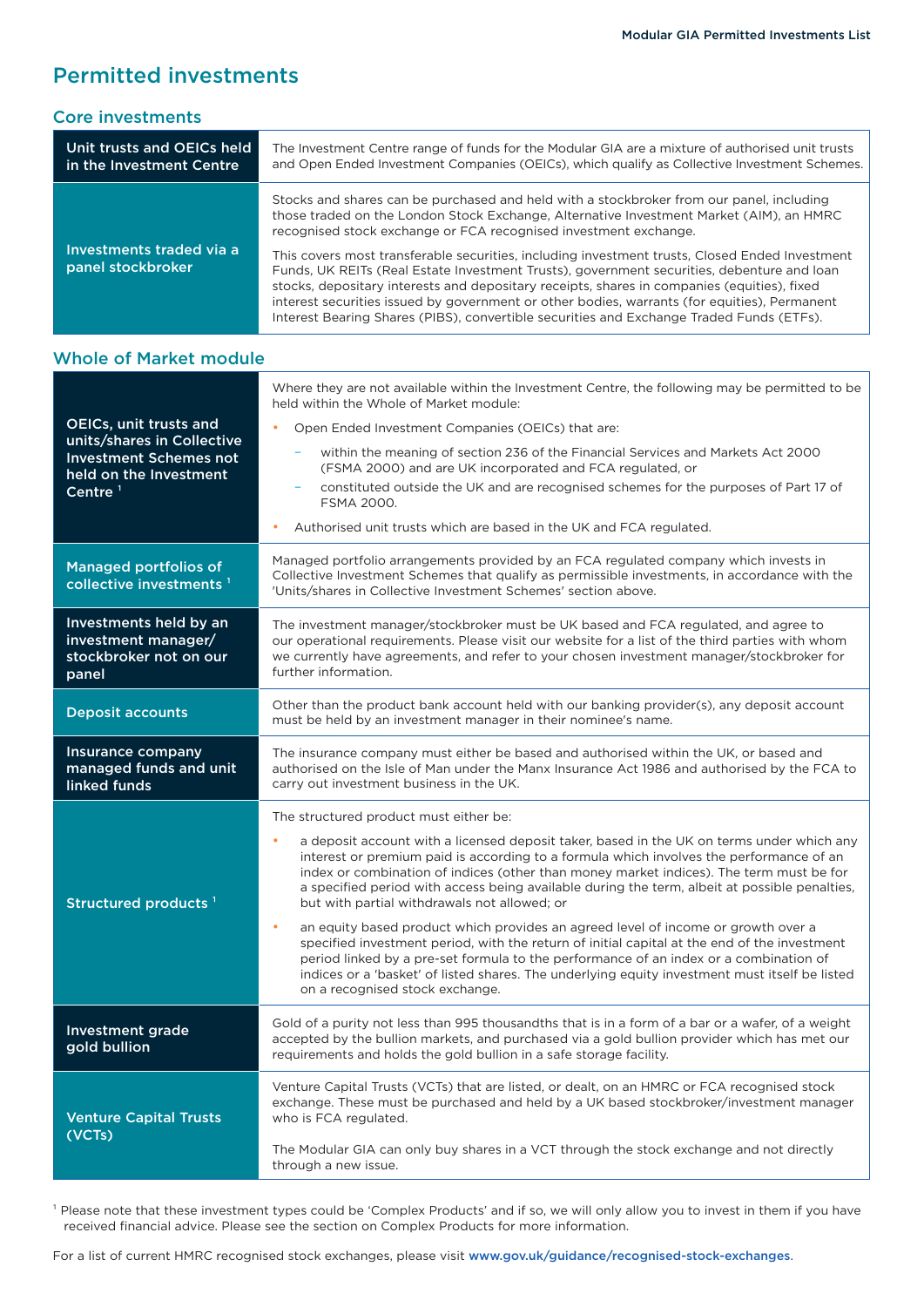# Investments permitted under certain circumstances

If you already hold one of these types of investments in your Modular GIA, you may be able to make additional investments (top ups) into the same investment, subject to our review and requirements in place at the time the top up investment is requested. If you wish to top up an existing investment, please read our [Specialist Investments \(also known as Non-Standard Investments\) Guide](https://www.jameshay.co.uk/OldCMS/DocumentView.aspx?DocumentID=3150) which is available from our website at [www.jameshay.co.uk](http://www.jameshay.co.uk).

New investments (other than top ups) are no longer permitted into these types of specialist investments.

Non-Mainstream Pooled Investments (NMPIs) including Unregulated Collective Investment Schemes (including Overseas UCIS) and similar vehicles

Shares in unquoted private companies – both UK and overseas

## Non-permitted investments

Please note that this list is not exhaustive and does not cover all non-permissible investment types for the Modular GIA. If you are unsure about the permissibility of a certain invesment, please contact us.

| Direct purchase of residential or<br>commercial property (UK or overseas)           | <b>Premium bonds</b>                                                                                     | Crowdfunding                                                                                           |
|-------------------------------------------------------------------------------------|----------------------------------------------------------------------------------------------------------|--------------------------------------------------------------------------------------------------------|
| Indirect investment in residential property<br>with a majority shareholding/control | Loans                                                                                                    | Direct investment in cryptocurrency,<br>cryptoasset derivates and cryptoasset<br>exchange traded notes |
| Property limited liability partnerships                                             | <b>US mutual funds</b>                                                                                   | Cash panel deposit accounts                                                                            |
| Tangible, moveable property<br>(such as art or antiques)                            | <b>Land banking</b><br>(as defined by the FCA)                                                           | New investments into second<br>hand/traded endowment policies                                          |
| Intellectual property                                                               | Direct holdings in commodities<br>(such as precious metals, other than<br>investment grade gold bullion) | New investments into Futures and<br>Options (as defined by the FCA)                                    |
| <b>Residential ground rents</b>                                                     | <b>Wasting assets</b>                                                                                    | New investments into<br><b>Contracts for Difference (CFD)</b>                                          |